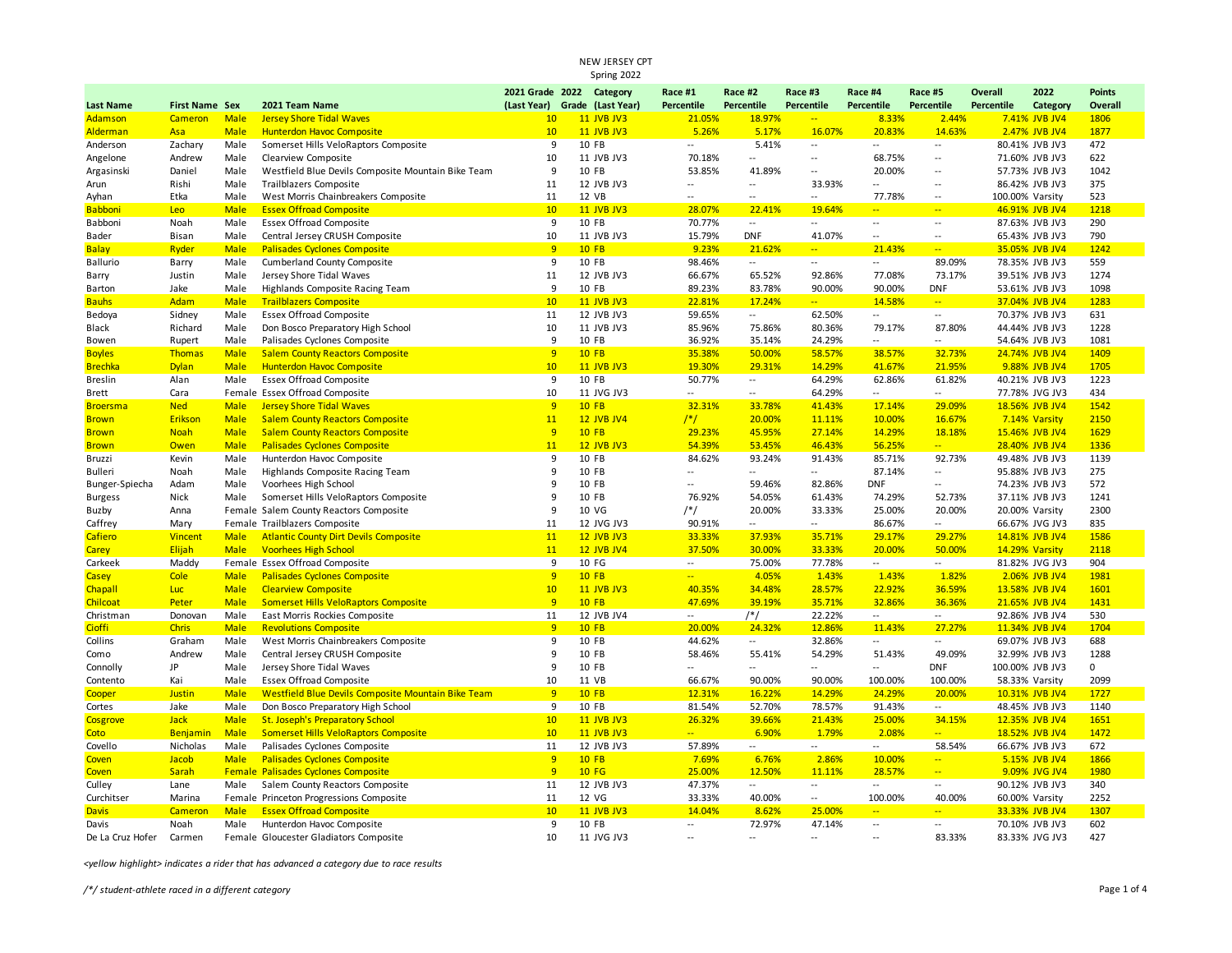| Spring 2022      |                         |             |                                                           |                          |   |                               |                          |                          |                          |                          |                              |                   |                |               |
|------------------|-------------------------|-------------|-----------------------------------------------------------|--------------------------|---|-------------------------------|--------------------------|--------------------------|--------------------------|--------------------------|------------------------------|-------------------|----------------|---------------|
|                  |                         |             |                                                           | 2021 Grade 2022 Category |   |                               | Race #1                  | Race #2                  | Race #3                  | Race #4                  | Race #5                      | Overall           | 2022           | <b>Points</b> |
| <b>Last Name</b> | <b>First Name Sex</b>   |             | 2021 Team Name                                            |                          |   | (Last Year) Grade (Last Year) | Percentile               | Percentile               | Percentile               | Percentile               | Percentile                   | <b>Percentile</b> | Category       | Overall       |
| DeBenedetto      | Michael                 | Male        | Highlands Composite Racing Team                           |                          | 9 | 10 FB                         | $\overline{\phantom{a}}$ | 68.92%                   | 57.14%                   | <b>DNF</b>               | $\sim$                       |                   | 71.13% JVB JV3 | 587           |
| <b>DeLuca</b>    | <b>Nathan</b>           | <b>Male</b> | <b>Gloucester Gladiators Composite</b>                    | 10                       |   | <b>11 JVB JV3</b>             | 56.14%                   | 48.28%                   | 44.64%                   | 47.92%                   | 48.78%                       |                   | 20.99% JVB JV4 | 1435          |
| <b>Diller</b>    | Micaela                 | Female      | <b>Camden County MTB Crew Composite</b>                   | 10                       |   | <b>11 JVG JV3</b>             | 18.18%                   | 36.36%                   | 28.57%                   | 20.00%                   | 16.67%                       |                   | 16.67% JVG JV4 | 1958          |
| Durland          | Cayden                  | Male        | East Morris Rockies Composite                             |                          | 9 | 10 FB                         | ۰.                       | --                       | $\overline{\phantom{a}}$ | 77.14%                   | $\sim$                       |                   | 93.81% JVB JV3 | 282           |
| Eccher           | Danny                   | Male        | Highlands Composite Racing Team                           | 9                        |   | 10 FB                         | $\overline{\phantom{a}}$ | Ξ.                       | 52.86%                   | $\overline{\phantom{a}}$ | $\overline{\phantom{a}}$     |                   | 83.51% JVB JV3 | 308           |
| Elston           | Nathaniel               | Male        | East Morris Rockies Composite                             | 9                        |   | 10 FB                         | $\overline{a}$           | $\overline{\phantom{a}}$ | 65.71%                   | 68.57%                   | $\sim$                       |                   | 73.20% JVB JV3 | 578           |
| Engdahl          | Jack                    | Male        | Somerset Hills VeloRaptors Composite                      | 10                       |   | 11 JVB JV3                    | $\overline{\phantom{a}}$ | 36.21%                   | $\sim$                   | 54.17%                   | 53.66%                       |                   | 59.26% JVB JV3 | 1069          |
| Enright          | Joseph                  | Male        | Trailblazers Composite                                    |                          | 9 | 10 FB                         | $\sim$ $\sim$            | 60.81%                   | 50.00%                   | $\overline{a}$           | 65.45%                       |                   | 60.82% JVB JV3 | 917           |
| <b>Everett</b>   | Rachael                 | Female      | <b>Highlands Composite Racing Team</b>                    | 10                       |   | 11 JVG JV3                    | 9.09%                    | 9.09%                    | 7.14%                    | 13.33%                   | 8.33%                        |                   | 5.56% JVG JV4  | 2025          |
| Farrell          | Gavin                   | Male        | Jersey Shore Tidal Waves                                  | 10                       |   | 11 JVB JV3                    | 89.47%                   | 87.93%                   | 98.21%                   | 95.83%                   | $\sim$                       |                   | 58.02% JVB JV3 | 1141          |
| Farrell          | Stephen                 | Male        | Gloucester Gladiators Composite                           |                          | 9 | 10 FB                         | 92.31%                   | 91.89%                   | 88.57%                   | 82.86%                   | 78.18%                       |                   | 46.39% JVB JV3 | 1149          |
| Fecho            | <b>Stephen</b>          | <b>Male</b> | <b>Hunterdon Havoc Composite</b>                          | 9                        |   | <b>10 FB</b>                  | 52.31%                   | 64.86%                   | 51.43%                   | 48.57%                   | 41.82%                       |                   | 29.90% JVB JV4 | 1326          |
| Fernandes        | James                   | Male        | Jersey Shore Tidal Waves                                  |                          | 9 | 10 FB                         | 90.77%                   | 87.84%                   | 68.57%                   | 71.43%                   | 72.73%                       |                   | 43.30% JVB JV3 | 1178          |
| Findikli         | Alejandro               | Male        | Voorhees High School                                      |                          | 9 | 10 FB                         | 69.23%                   | 85.14%                   | 77.14%                   | $\overline{\phantom{a}}$ | 76.36%                       |                   | 47.42% JVB JV3 | 1145          |
| Finkenauer       | TJ                      | Male        | Atlantic County Dirt Devils Composite                     | 10                       |   | 11 JVB JV3                    | 75.44%                   | 77.59%                   | 83.93%                   | 81.25%                   | 82.93%                       |                   | 41.98% JVB JV3 | 1234          |
| <b>Fisher</b>    | <b>Ben</b>              | <b>Male</b> | <b>Salem County Reactors Composite</b>                    | $\overline{9}$           |   | <b>10 FB</b>                  | 6.15%                    | 9.46%                    | 10.00%                   | 5.71%                    | 5.45%                        |                   | 3.09% JVB JV4  | 1898          |
| Frattone         | Joseph                  | Male        | St. Joseph's Preparatory School                           | 11                       |   | 12 JVB JV3                    | 61.40%                   | 58.62%                   | 64.29%                   | 62.50%                   | 68.29%                       |                   | 30.86% JVB JV3 | 1321          |
| Fraumann         | Tyler                   | Male        | West Morris Chainbreakers Composite                       | 11                       |   | 12 JVB JV3                    | $\overline{a}$           | 63.79%                   | $\sim$                   | Ξ.                       | $\sim$                       |                   | 95.06% JVB JV3 | 308           |
| Friedlander      | Daniel                  | Male        | St. Joseph's Preparatory School                           | 11                       |   | 12 JVB JV3                    | 71.93%                   | 60.34%                   | $\sim$                   | Ξ.                       | $\sim$                       |                   | 72.84% JVB JV3 | 614           |
| Gada             | Eve                     |             | Female East Morris Rockies Composite                      | 11                       |   | 12 JVG JV3                    | 45.45%                   | 54.55%                   | 71.43%                   | 53.33%                   | 66.67%                       |                   | 44.44% JVG JV3 | 1827          |
| Gada             | Gwendoly                | Female      | <b>East Morris Rockies Composite</b>                      | 9                        |   | <b>10 FG</b>                  | 37.50%                   | 25.00%                   | $\overline{a}$           | 42.86%                   | 25.00%                       |                   | 27.27% JVG JV4 | 1942          |
| Gandolfo         | Isabella                | Female      | <b>Princeton Progressions Composite</b>                   | 10                       |   | <b>11 JVG JV3</b>             | 27.27%                   | 18.18%                   | 14.29%                   | 6.67%                    | 25.00%                       |                   | 11.11% JVG JV4 | 1986          |
| Gardberg         | Jonah                   | <b>Male</b> | <b>Revolutions Composite</b>                              | 9                        |   | <b>10 FB</b>                  | 27.69%                   | 12.16%                   | 18.57%                   | 8.57%                    | 7.27%                        |                   | 8.25% JVB JV4  | 1795          |
| Gehrig           | Thomas                  | Male        | Don Bosco Preparatory High School                         | 9                        |   | 10 FB                         | 38.46%                   | 31.08%                   | $\sim$                   | Ξ.                       | $\overline{\phantom{a}}$     |                   | 68.04% JVB JV3 | 704           |
| Giovinazzi       | Tyler                   | Male        | Cumberland County Composite                               | 10                       |   | 11 JVB JV3                    | 91.23%                   | $\sim$                   | $\overline{\phantom{a}}$ | $\overline{\phantom{a}}$ | $\sim$                       |                   | 98.77% JVB JV3 | 284           |
| Gonzalez         | Garrett                 | <b>Male</b> | <b>Central Jersey Trail Terminators Composite</b>         | 10                       |   | <b>11 JVB JV3</b>             | $\frac{1}{2}$            | 24.14%                   | 12.50%                   | 33.33%                   | $\frac{1}{2}$                |                   | 40.74% JVB JV4 | 1240          |
| Grant            | Julian                  | Male        | <b>Revolutions Composite</b>                              |                          | 9 | 10 FB                         | $\sim$                   | 79.73%                   | 70.00%                   | 64.29%                   | $\overline{\phantom{a}}$     |                   | 63.92% JVB JV3 | 856           |
| Grennan          | Maeve                   | Female      | Revolutions Composite                                     | 11                       |   | 12 VG                         | /*/                      | 60.00%                   | 66.67%                   | 50.00%                   | 80.00%                       |                   | 80.00% Varsity | 2233          |
| Gunther          | Samuel                  | <b>Male</b> | <b>Salem County Reactors Composite</b>                    | $\overline{9}$           |   | <b>10 FB</b>                  | 23.08%                   | 28.38%                   | 25.71%                   | 41.43%                   | 25.45%                       |                   | 17.53% JVB JV4 | 1568          |
| <b>Hamilton</b>  | <b>Henrik</b>           | <b>Male</b> | <b>Trailblazers Composite</b>                             | 10                       |   | <b>11 JVB JV3</b>             | $\mathbb{Z}^2$           | 10.34%                   | 5.36%                    | <u>.,</u>                | $\overline{\phantom{a}}$     |                   | 60.49% JVB JV4 | 937           |
| <b>Hantho</b>    | <b>Aksel</b>            | <b>Male</b> | <b>Salem County Reactors Composite</b>                    | 11                       |   | <b>12 JVB JV3</b>             | 10.53%                   | 15.52%                   | $\frac{1}{2}$            | 6.25%                    | $\left  \frac{1}{2} \right $ |                   | 27.16% JVB JV4 | 1371          |
| <b>Harding</b>   | Jacob                   | <b>Male</b> | <b>Salem County Reactors Composite</b>                    | $\overline{9}$           |   | <b>10 FB</b>                  | 18.46%                   | 29.73%                   | 30.00%                   | <b>DNF</b>               | 30.91%                       |                   | 19.59% JVB JV4 | 1524          |
| Harradine        | Daniel                  | Male        | Somerset Hills VeloRaptors Composite                      | 11                       |   | 12 JVB JV3                    | $\sim$                   | 44.83%                   | $\overline{\phantom{a}}$ | <b>DNF</b>               | $\overline{\phantom{a}}$     |                   | 87.65% JVB JV3 | 344           |
| Harradine        | Thomas                  | Male        | Somerset Hills VeloRaptors Composite                      | 11                       |   | 12 JVB JV3                    | $\overline{\phantom{a}}$ | $\sim$                   | 50.00%                   | 58.33%                   | $\sim$                       |                   | 66.67% JVB JV3 | 672           |
| Helson           | Charlotte               | Female      | Don Bosco Preparatory High School                         | 11                       |   | 12 JVG JV3                    | 81.82%                   | <b>DNF</b>               | 78.57%                   | 60.00%                   | <b>DNF</b>                   |                   | 61.11% JVG JV3 | 1288          |
| Hogan            | Jack                    | Male        | Westfield Blue Devils Composite Mountain Bike Team        | 9                        |   | 10 FB                         |                          | <b>DNF</b>               |                          | $\overline{\phantom{a}}$ | 85.45%                       |                   | 88.66% JVB JV3 | 289           |
| Hopp             | Colin                   | <b>Male</b> | <b>Salem County Reactors Composite</b>                    | $\overline{9}$           |   | <b>10 FB</b>                  | 30.77%                   | 40.54%                   | 44.29%                   | 47.14%                   | 38.18%                       |                   | 23.71% JVB JV4 | 1415          |
| Houbanova        | Diana                   |             | Female Westfield Blue Devils Composite Mountain Bike Team | 9                        |   | 10 FG                         | $\sim$                   | $\sim$                   | 88.89%                   | $\sim$                   | 100.00%                      |                   | 90.91% JVG JV3 | 882           |
| Jammaers         | <b>Christopher Male</b> |             | <b>East Morris Rockies Composite</b>                      | 11                       |   | <b>12 JVB JV3</b>             | 29.82%                   | 3.45%                    | 7.14%                    | 75.00%                   | 7.32%                        |                   | 3.70% JVB JV4  | 1853          |
| Jandoli          | Lucy                    | Female      | Camden County MTB Crew Composite                          | 10                       |   | 11 JVG JV3                    | 63.64%                   | 45.45%                   | 50.00%                   | 40.00%                   | 50.00%                       |                   | 33.33% JVG JV3 | 1849          |
| Jannuzzi         | Raymond                 | <b>Male</b> | <b>Jersey Shore Tidal Waves</b>                           | 9                        |   | <b>10 FB</b>                  | 33.85%                   | 32.43%                   | 40.00%                   | 25.71%                   | $\mathbf{L}$                 |                   | 22.68% JVB JV4 | 1428          |
| Jay              | <b>Dylan</b>            | Male        | Somerset Hills VeloRaptors Composite                      | 9                        |   | <b>10 FB</b>                  | 1.54%                    | 2.70%                    | 4.29%                    | <b>DNF</b>               | 69.09%                       |                   | 9.28% JVB JV4  | 1777          |
| Jay              | Tobey                   | Male        | Somerset Hills VeloRaptors Composite                      | 11                       |   | 12 VB                         | 16.67%                   | 30.00%                   | 20.00%                   | 22.22%                   | 20.00%                       |                   | 16.67% Varsity | 2295          |
| Kao              | Brandon                 | Male        | Camden County MTB Crew Composite                          | 11                       |   | 12 JVB JV3                    | <b>DNF</b>               | 72.41%                   | 75.00%                   | 83.33%                   | 90.24%                       |                   | 48.15% JVB JV3 | 1206          |
| Kawasaki         | Nicholas                | Male        | Palisades Cyclones Composite                              | 10                       |   | 11 JVB JV3                    | 98.25%                   | 94.83%                   | 100.00%                  | 97.92%                   | 100.00%                      |                   | 54.32% JVB JV3 | 1175          |
| Kelly            | Evan                    | Male        | East Morris Rockies Composite                             | 11                       |   | 12 JVB JV3                    | $\sim$                   | 20.69%                   | $\overline{\phantom{a}}$ | 31.25%                   | $\sim$                       |                   | 64.20% JVB JV3 | 810           |
| <b>Koch</b>      | <b>Declan</b>           | <b>Male</b> | <b>East Morris Rockies Composite</b>                      | 9                        |   | <b>10 FB</b>                  | 43.08%                   | 25.68%                   | <b>DNF</b>               | 45.71%                   | 50.91%                       |                   | 27.84% JVB JV4 | 1370          |
| Kondratowicz     | Anna                    | Female      | West Morris Chainbreakers Composite                       |                          | 9 | 10 FG                         | 75.00%                   | 50.00%                   | 44.44%                   | 71.43%                   | 75.00%                       |                   | 36.36% JVG JV3 | 1889          |
| Krencicki        | Nathan                  | Male        | Central Jersey Trail Terminators Composite                |                          | 9 | 10 FB                         | $\overline{\phantom{a}}$ | $\overline{\phantom{a}}$ | 74.29%                   | 65.71%                   | 58.18%                       |                   | 61.86% JVB JV3 | 897           |
| Krukis           | Annie                   | Female      | Highlands Composite Racing Team                           | 10                       |   | 11 JVG JV3                    | $\sim$                   | 81.82%                   | 42.86%                   | 66.67%                   | $\sim$                       |                   | 55.56% JVG JV3 | 1317          |
| Leonard          | JJ                      | Male        | Jersey Shore Tidal Waves                                  | 11                       |   | 12 JVB JV3                    | 45.61%                   | Ξ.                       | $\sim$                   | Ξ.                       | $\overline{\phantom{a}}$     |                   | 87.65% JVB JV3 | 344           |
| Lepre            | Gavin                   | Male        | Clearview Composite                                       | 9                        |   | 10 FB                         | 63.08%                   | 78.38%                   | 60.00%                   | 50.00%                   | 81.82%                       |                   | 39.18% JVB JV3 | 1229          |
| Lin              | Christopher Male        |             | Westfield Blue Devils Composite Mountain Bike Team        | 10                       |   | 11 JVB JV3                    | $\overline{\phantom{a}}$ | 67.24%                   | 73.21%                   | Ξ.                       | $\overline{\phantom{a}}$     |                   | 74.07% JVB JV3 | 604           |
| Linden           | Jesse                   | Male        | <b>Essex Offroad Composite</b>                            | 9                        |   | 10 FB                         | $\ddotsc$                | 56.76%                   | 55.71%                   | $\overline{a}$           | 60.00%                       |                   | 59.79% JVB JV3 | 922           |
| Lisenko          | Nicholas                | Male        | Somerset Hills VeloRaptors Composite                      | 9                        |   | 10 FB                         | $\overline{\phantom{a}}$ | $\overline{a}$           | 81.43%                   | 55.71%                   | $\overline{\phantom{a}}$     |                   | 72.16% JVB JV3 | 583           |
| Lorent           | Lucas                   | Male        | East Morris Rockies Composite                             | 10                       |   | 11 JVB JV3                    | $\overline{\phantom{a}}$ | <b>DNF</b>               | 89.29%                   | $\ddotsc$                | $\sim$                       |                   | 96.30% JVB JV3 | 286           |

*<yellow highlight> indicates a rider that has advanced a category due to race results*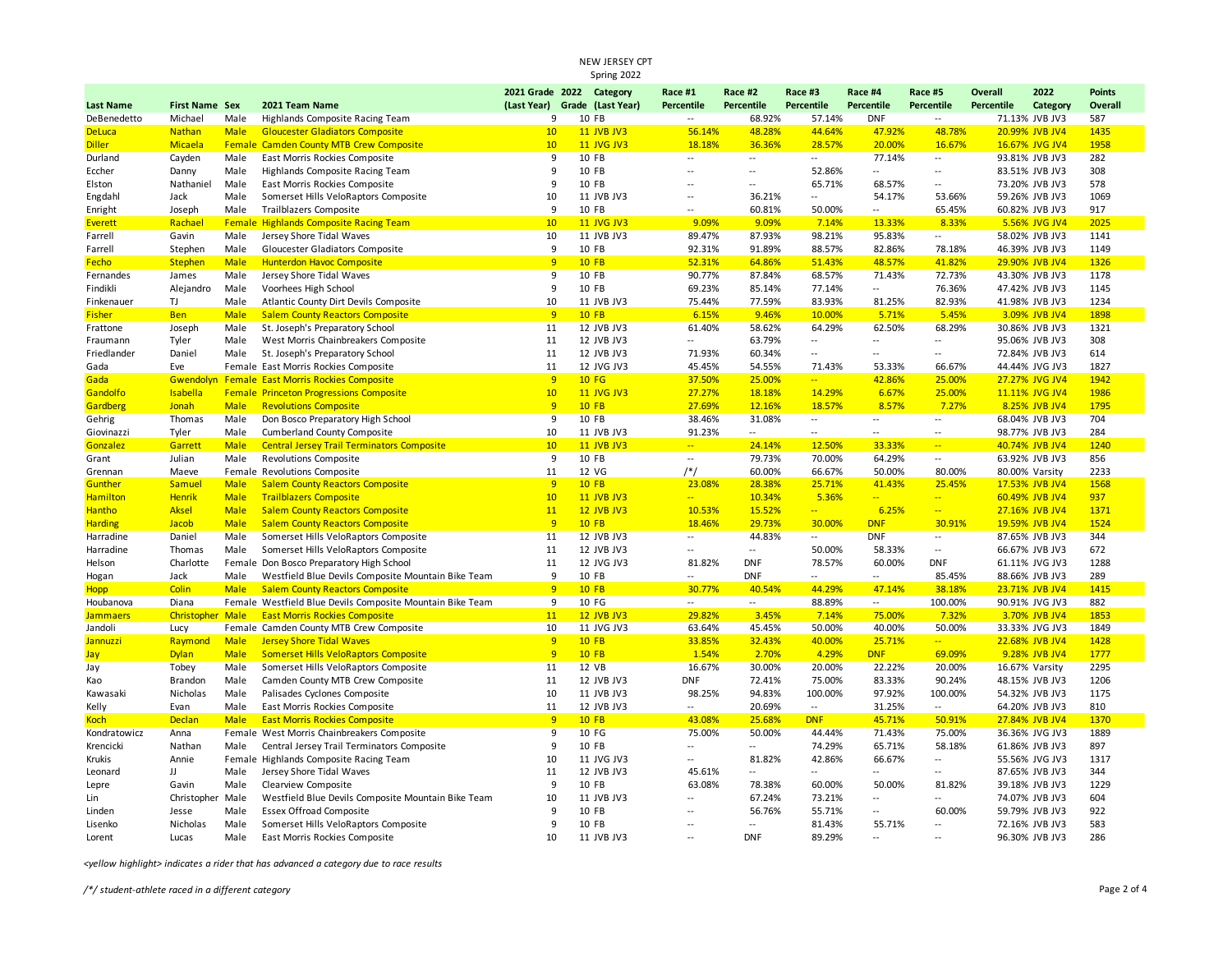|                          |                           |             |                                                      |                               | Spring 2022         |                          |                                       |                          |                                    |                            |                 |                                  |               |
|--------------------------|---------------------------|-------------|------------------------------------------------------|-------------------------------|---------------------|--------------------------|---------------------------------------|--------------------------|------------------------------------|----------------------------|-----------------|----------------------------------|---------------|
|                          |                           |             |                                                      | 2021 Grade 2022 Category      |                     | Race #1                  | Race #2                               | Race #3                  | Race #4                            | Race #5                    | Overall         | 2022                             | <b>Points</b> |
| <b>Last Name</b>         | <b>First Name Sex</b>     |             | 2021 Team Name                                       | (Last Year) Grade (Last Year) |                     | Percentile               | Percentile                            | Percentile               | Percentile                         | Percentile                 | Percentile      | Category                         | Overall       |
| Lutz                     | Max                       | Male        | West Morris Chainbreakers Composite                  | 9                             | 10 FB               | 73.85%                   | <b>DNF</b>                            | $\overline{\phantom{a}}$ | $\sim$                             | $\overline{a}$             |                 | 89.69% JVB JV3                   | 288           |
| Machnowski               | Logan                     | Male        | Verona HS Offroad                                    | 10                            | 11 VB               | 100.00%                  | 100.00%                               | 100.00%                  | $\overline{\phantom{a}}$           | $\ddot{\phantom{a}}$       |                 | 91.67% Varsity                   | 1535          |
| <b>Magee</b>             | Connor                    | <b>Male</b> | Don Bosco Preparatory High School                    | 10                            | <b>11 JVB JV3</b>   | 73.68%                   | 51.72%                                | 55.36%                   | 50.00%                             | 51.22%                     |                 | 23.46% JVB JV4                   | 1397          |
| Magee                    | Emily                     | Female      | Don Bosco Preparatory High School                    | 9                             | 10 FG               | 100.00%                  | 87.50%                                | <b>DNF</b>               | 100.00%                            | 87.50%                     |                 | 63.64% JVG JV3                   | 1785          |
| Magyarits                | Evan                      | Male        | Atlantic County Dirt Devils Composite                | 10                            | 11 JVB JV3          | 50.88%                   | $\overline{\phantom{a}}$              | 67.86%                   | 64.58%                             | 65.85%                     |                 | 34.57% JVB JV3                   | 1304          |
| Malanaphy                | Alex                      | Male        | <b>Essex Offroad Composite</b>                       | 10                            | 11 JVB JV3          | --                       | 68.97%                                | 82.14%                   | 72.92%                             | 75.61%                     |                 | 43.21% JVB JV3                   | 1232          |
| <b>Marcus</b>            | Jacob                     | <b>Male</b> | <b>Highlands Composite Racing Team</b>               | 9                             | $10$ FB             | 4.62%                    | 8.11%                                 | 7.14%                    | 7.14%                              | 10.91%                     |                 | 4.12% JVB JV4                    | 1890          |
| Marich                   | Julia                     |             | Female Jersey Shore Tidal Waves                      | 9                             | 10 FG               | 62.50%                   | 62.50%                                | 55.56%                   | 57.14%                             | 62.50%                     |                 | 36.36% JVG JV3                   | 1889          |
| Mark                     | Jared                     | Male        | Somerset Hills VeloRaptors Composite                 | 9                             | 10 FB               | Щ,                       | 67.57%                                | Ξ.                       | $\sim$                             | u.                         |                 | 91.75% JVB JV3                   | 286           |
| Martinez                 | Brendan                   | Male        | Cumberland County Composite                          | 9                             | 10 FB               | 93.85%                   | $\sim$                                | <b>DNF</b>               | $\sim$                             | 87.27%                     |                 | 76.29% JVB JV3                   | 563           |
| Marvuglio                | Sean                      | Male        | Somerset Hills VeloRaptors Composite                 | 9                             | 10 FB               | 72.31%                   | 86.49%                                |                          | $-$                                | $\overline{a}$             |                 | 77.32% JVB JV3                   | 561           |
| <b>Matthias</b>          | <b>Lilly</b>              | Female      | <b>Gloucester Gladiators Composite</b>               | 9                             | <b>10 FG</b>        | $\frac{1}{2}$            | 37.50%                                | 22.22%                   | 14.29%                             | 12.50%                     |                 | 18.18% JVG JV4                   | 1971          |
| Mattson                  | Nathaniel                 | Male        | Central Jersey Trail Terminators Composite           | 9                             | 10 FB               | $\overline{a}$           | $\sim$ $\sim$                         | $\sim$                   | 60.00%                             | <b>DNF</b>                 |                 | 85.57% JVB JV3                   | 298           |
| Matute                   | Sael                      | Male        | <b>Essex Offroad Composite</b>                       | 10                            | 11 JVB JV3          | $\overline{\phantom{a}}$ | 82.76%                                | 87.50%                   | $\overline{\phantom{a}}$           | $\overline{a}$             |                 | 77.78% JVB JV3                   | 575           |
| <b>Maurizi</b>           | <b>Nicholas</b>           | <b>Male</b> | <b>Essex Offroad Composite</b>                       | 10                            | <b>11 JVB JV3</b>   | 7.02%                    | 13.79%                                | 10.71%                   | $\mathbb{Z}^2$                     | 9.76%                      |                 | 4.94% JVB JV4                    | 1841          |
| McBride                  | Eugene                    | Male        | Camden County MTB Crew Composite                     | 9                             | 10 FB               | --                       | <b>DNF</b>                            | <b>DNF</b>               | $\sim$                             | <b>DNF</b>                 | 100.00% JVB JV3 |                                  | 0             |
| McCarron                 | Peter                     | Male        | Don Bosco Preparatory High School                    | 9                             | 10 FB               | 75.38%                   | 75.68%                                | 71.43%                   | 61.43%                             | 67.27%                     |                 | 42.27% JVB JV3                   | 1202          |
| <b>McDermott</b>         | Eddie                     | <b>Male</b> | <b>Highlands Composite Racing Team</b>               | 11                            | <b>12 JVB JV3</b>   | 38.60%                   | $\mathbb{L} \mathbb{L}$               | 51.79%                   | 52.08%                             | 56.10%                     |                 | 24.69% JVB JV4                   | 1396          |
| McDermott                | Erin                      |             | Female Highlands Composite Racing Team               | 10                            | 11 JVG JV3          | 100.00%                  | 90.91%                                | 85.71%                   | 73.33%                             | 75.00%                     |                 | 50.00% JVG JV3                   | 1726          |
| <b>McFarland</b>         | Abby                      |             | <b>Female Salem County Reactors Composite</b>        | 11                            | <b>12 JVG JV3</b>   | 54.55%                   | 72.73%                                | 57.14%                   | 26.67%                             | 33.33%                     |                 | 27.78% JVG JV4                   | 1866          |
| McVeigh                  | Patrick                   | <b>Male</b> | <b>Salem County Reactors Composite</b>               | 10                            | <b>11 JVB JV3</b>   | 35.09%                   | 43.10%                                | 42.86%                   | 35.42%                             | 31.71%                     |                 | 17.28% JVB JV4                   | 1540          |
| Migliorino               | Mia                       |             | Female East Morris Rockies Composite                 | 11                            | 12 JVG JV4          | $\sim$                   | 100.00%                               | 100.00%                  | 100.00%                            | $\overline{\phantom{a}}$   |                 | 50.00% JVG JV4                   | 1620          |
| Miller                   | Emily                     |             | Female Salem County Reactors Composite               | 9                             | 10 FG               | 50.00%                   | $\sim$                                | 33.33%                   | $\sim$                             | 37.50%                     |                 | 72.73% JVG JV3                   | 1434          |
| Millilo                  | Evan                      | <b>Male</b> | <b>Salem County Reactors Composite</b>               | 9                             | <b>10 FB</b>        | 26.15%                   | 27.03%                                | 15.71%                   | 15.71%                             | 16.36%                     |                 | 12.37% JVB JV4                   | 1684          |
| Moclair                  | Aidan                     | Male        | Don Bosco Preparatory High School                    | 9                             | 10 FB               | 80.00%                   | 82.43%                                | 72.86%                   | $\overline{\phantom{a}}$           | $\overline{\phantom{a}}$   |                 | 65.98% JVB JV3                   | 844           |
| Modafferi                | Jack                      | Male        | Don Bosco Preparatory High School                    | 9                             | 10 FB               | 86.15%                   | 63.51%                                | 87.14%                   | 75.71%                             | 74.55%                     |                 | 44.33% JVB JV3                   | 1177          |
| Moore                    | Darcy                     |             | Female Don Bosco Preparatory High School             | 9                             | 10 FG               | 87.50%                   | 100.00%                               | 66.67%                   | 85.71%                             | 50.00%                     |                 | 54.55% JVG JV3                   | 1857          |
| Moore                    | Declan                    | Male        | St. Joseph's Preparatory School                      | 9                             | 10 FB<br>12 VG      | Щ,                       | <b>DNF</b>                            | 92.86%                   | 84.29%                             | 83.64%                     |                 | 67.01% JVB JV3                   | 838           |
| Morris                   | Sammy                     | Female      | Somerset Hills VeloRaptors Composite                 | $11\,$                        |                     | 66.67%                   | 80.00%                                | 100.00%                  | 75.00%                             | 60.00%                     |                 | 40.00% Varsity                   | 2258          |
| Mueller                  | Ben                       | Male        | Somerset Hills VeloRaptors Composite                 | $11\,$<br>9                   | 12 JVB JV3          | 80.70%                   | 62.07%                                | 71.43%                   | 70.83%                             | 80.49%                     |                 | 38.27% JVB JV3                   | 1275          |
| Mullin                   | Thomas                    | Male        | Highlands Composite Racing Team                      |                               | 10 FB               | 46.15%<br>$\overline{a}$ | 43.24%<br>$\overline{\phantom{a}}$    | $\overline{a}$<br>$\sim$ | 52.86%<br>93.33%                   | Щ.<br>$\ddot{\phantom{a}}$ |                 | 58.76% JVB JV3                   | 960           |
| Nathan                   | Diya                      | Female      | Princeton Progressions Composite                     | 10<br>9                       | 11 JVG JV3<br>10 FB |                          |                                       | Ξ.                       |                                    |                            |                 | 94.44% JVG JV3                   | 402<br>287    |
| O'Brien                  | Kevin<br>EJ.              | Male        | Jersey Shore Tidal Waves                             | 9                             | 10 FB               | --                       | 66.22%                                |                          | $\sim$                             | $\overline{a}$<br>$\Box$   |                 | 90.72% JVB JV3<br>16.49% JVB JV4 | 1594          |
| <b>Orr</b>               |                           | <b>Male</b> | Westfield Blue Devils Composite Mountain Bike Team   | 11                            | 12 JVB JV3          | 16.92%<br>Ξ.             | 17.57%<br>$\mathcal{L}_{\mathcal{A}}$ | 21.43%<br>60.71%         | 28.57%<br>$\overline{\phantom{a}}$ | $\sim$                     |                 | 92.59% JVB JV3                   | 317           |
| Oyola<br>Parker          | Xavier Luke Male<br>Kiley | Female      | East Morris Rockies Composite<br>Clearview Composite | 11                            | 12 JVG JV3          | Ξ.                       | $\overline{\phantom{a}}$              | <b>DNF</b>               | $\overline{\phantom{a}}$           | 91.67%                     |                 | 88.89% JVG JV3                   | 420           |
|                          | Joseph                    | Male        | <b>Revolutions Composite</b>                         | 11                            | 12 JVB JV3          | 87.72%                   | 96.55%                                | 85.71%                   | 85.42%                             | $\overline{\phantom{a}}$   |                 | 56.79% JVB JV3                   | 1154          |
| Penney<br>Polidori       | Kai                       | <b>Male</b> | <b>Camden County MTB Crew Composite</b>              | 11                            | <b>12 JVB JV3</b>   | 36.84%                   | $\sim$                                | $\frac{1}{2}$            | 18.75%                             | 24.39%                     |                 | 45.68% JVB JV4                   | 1226          |
| Post                     | Luke                      | <b>Male</b> | <b>East Morris Rockies Composite</b>                 | 11                            | <b>12 JVB JV3</b>   | 43.86%                   | 41.38%                                | 39.29%                   | 39.58%                             | u.                         |                 | 20.99% JVB JV4                   | 1435          |
| Press                    | Andrew                    | Male        | <b>Essex Offroad Composite</b>                       | 9                             | 10 FB               | $\sim$ $\sim$            | 70.27%                                | 75.71%                   | $\sim$                             | $\sim$                     |                 | 75.26% JVB JV3                   | 567           |
| <b>Purcell</b>           | <b>Bill</b>               | <b>Male</b> | <b>St. Joseph's Preparatory School</b>               | 10                            | <b>11 JVB JV3</b>   | 24.56%                   | 81.03%                                | 3.57%                    | 10.42%                             | 19.51%                     |                 | 6.17% JVB JV4                    | 1822          |
| Puttre                   | Sean                      | Male        | <b>Revolutions Composite</b>                         | 9                             | 10 FB               | $\sim$                   | $\sim$                                | <b>DNF</b>               | $\sim$                             | $\sim$                     | 100.00% JVB JV3 |                                  | 0             |
| <b>Quiles</b>            | Amanda                    | Female      | <b>Highlands Composite Racing Team</b>               | 11                            | <b>12 JVG JV3</b>   | 36.36%                   | 27.27%                                | 21.43%                   | 33.33%                             | 41.67%                     |                 | 22.22% JVG JV4                   | 1923          |
| Reyes                    | Sebastian                 | Male        | Atlantic County Dirt Devils Composite                | 11                            | 12 JVB JV3          | Щ.                       | $\overline{\phantom{a}}$              | $\overline{a}$           | $\overline{\phantom{a}}$           | 85.37%                     |                 | 93.83% JVB JV3                   | 314           |
| Reynolds Vickberg August |                           | Male        | <b>Essex Offroad Composite</b>                       | 10                            | 11 JVB JV3          | 78.95%                   | 70.69%                                | Ξ.                       | $\sim$                             | $\overline{a}$             |                 | 75.31% JVB JV3                   | 592           |
| Ripley                   | Owen                      | Male        | <b>Essex Offroad Composite</b>                       | $\mathbf{q}$                  | 10 FB               | Ξ.                       | $\sim$                                | Ξ.                       | 54.29%                             | Щ.                         |                 | 84.54% JVB JV3                   | 306           |
| Rivel                    | Tyler                     | Male        | Clearview Composite                                  | 9                             | 10 FB               | 66.15%                   | 77.03%                                | $\overline{a}$           | 67.14%                             | 45.45%                     |                 | 41.24% JVB JV3                   | 1212          |
| Ross                     | James                     | Male        | Don Bosco Preparatory High School                    | 9                             | 10 FB               | 83.08%                   | 81.08%                                | 62.86%                   | 80.00%                             | $\overline{\phantom{a}}$   |                 | 50.52% JVB JV3                   | 1132          |
| Ruane                    | Liam                      | <b>Male</b> | <b>Jersey Shore Tidal Waves</b>                      | 9                             | <b>10 FB</b>        | 60.00%                   | 62.16%                                | 38.57%                   | 34.29%                             | 34.55%                     |                 | 25.77% JVB JV4                   | 1396          |
| Rupertus                 | Abel                      | Male        | St. Joseph's Preparatory School                      | 9                             | 10 FB               | 96.92%                   | 89.19%                                | 80.00%                   | 72.86%                             | Щ.                         |                 | 51.55% JVB JV3                   | 1108          |
| Ruple                    | Matthew                   | Male        | Princeton Progressions Composite                     | 9                             | 10 FB               | 56.92%                   | 44.59%                                | Ξ.                       | 40.00%                             | 43.64%                     |                 | 30.93% JVB JV3                   | 1316          |
| Saam                     | Christopher               | Male        | Hunterdon Havoc Composite                            | 10                            | 11 JVB JV3          | --                       | 86.21%                                | Ξ.                       | $\overline{\phantom{a}}$           | $\sim$                     |                 | 96.30% JVB JV3                   | 286           |
| Sanford                  | Christian                 | Male        | Trailblazers Composite                               | 9                             | 10 FB               | 24.62%                   | $\overline{\phantom{a}}$              | $\overline{a}$           | $\overline{\phantom{a}}$           | Щ.                         |                 | 81.44% JVB JV3                   | 390           |
| <b>Sawas</b>             | <b>Bryce</b>              | <b>Male</b> | <b>Salem County Reactors Composite</b>               | $\overline{q}$                | <b>10 FB</b>        | 10.77%                   | 10.81%                                | 11.43%                   | 4.29%                              | 14.55%                     |                 | 6.19% JVB JV4                    | 1836          |
| <b>Sawas</b>             | Gavin                     | <b>Male</b> | <b>Salem County Reactors Composite</b>               | 9                             | <b>10 FB</b>        | 21.54%                   | 18.92%                                | 22.86%                   | 12.86%                             | 21.82%                     |                 | 13.40% JVB JV4                   | 1677          |
| Schaefer                 | <b>Michael</b>            | <b>Male</b> | Don Bosco Preparatory High School                    | $\overline{q}$                | $10$ FB             | 61.54%                   | 36.49%                                | 42.86%                   | 44.29%                             | 56.36%                     |                 | 28.87% JVB JV4                   | 1346          |

*<yellow highlight> indicates a rider that has advanced a category due to race results*